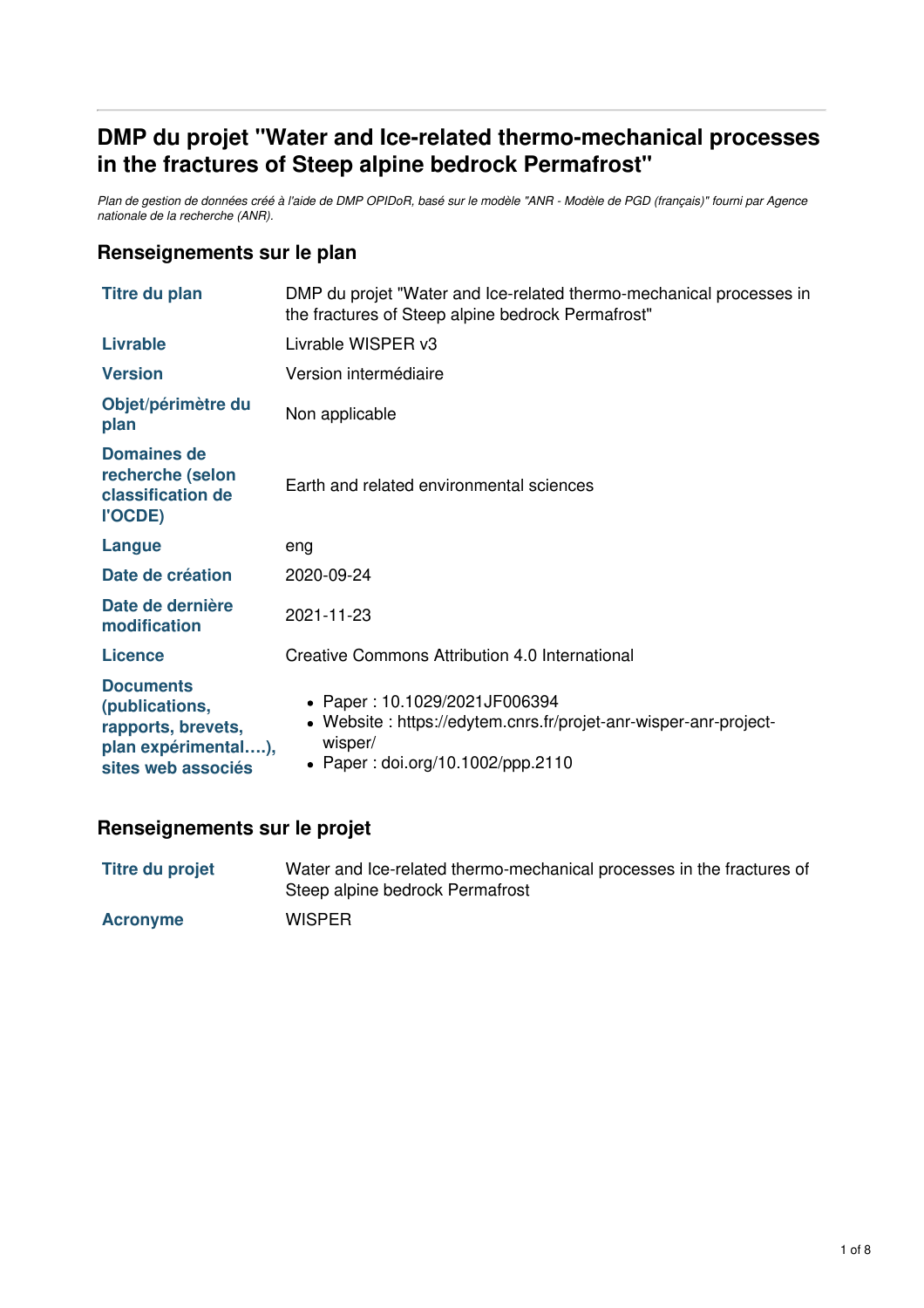**Résumé** WISPER aims at coupling thermal, hydrological and mechanical processes associated to wtaer and icing in the fractures of alpine rockwalls permafrost to better understand (i) permafrost degradation processes and (ii) rge increase in rockfall frequency in high mountain areas.

> Permafrost degradation is generally seen as the result of (i) the slow heat propagation from the rock surface in the saturated rock mass and (ii) the infiltration and circulation of water in the fracture provoking a shortcut between the surface and subsurface. And rockwall failures are attributed to the (i) ductile-brittle failure of warming ice-filled fractures and to (ii) the stress caused by water infiltration.

While the thermal and mechanical processes of rockwall permafrost saturated and homogeneous (unfractured) have been investigated since about a decade, water-related processes remain the main difficulty in the interpretation and quantitative prediction of permafrost degradation and failure mechanisms. The lack of studies about such hydrological processes is due to their (i) complexity which involves non-linear thermal responses and mechanical behaviour and (ii) the scarcity of available data to parameterize and evaluate numerical models accounting for these processes.

WISPER tackles these limitations with 3 work packages (WP) that involve the development of innovating numerical approach and geophysical soundings. WISPER gathers the skills, tools and data spread between France (EDYTEM, CNRS, Université Savoie Mont Blanc), Germany (echnical University of Munich and Norway (University of Oslo). In WP1, a set of unique data already collected in the Mont Blanc massif (high resolution DEM, rockfall inventory, rockwall temperature time series, etc.) are used to develop coupled thermal and hydrological models and provide data that could be used for mechanical models in the WP3.In parallel, cutting-edge geophysical measurements and monitoring will be implemented on pilot-sites to image the fracture content (WP2) and obtain an independent dataset to parameterize and evaluate models that will be developed in WP1 and WP3. Combination of the 3 WP will contribute to the building up of a better theoretical understanding of the thermal dynamics and mechanical behaviour of rockwall permafrost. Over short and mid-term, this project will deliver new numerical modelling approaches, numerical model outputs, sensitivity analysis to the rockwall fracture settings and images of the physical properties of rockwall permafrost that will be of high interest for the scientific community working on alpine morphodynamics and cryospheric processes. Over the mid to long-term, results will constitute a solid basis to define research directions towards engineering solutions for anticipating and mitigating risks associated to permafrost degradation.

| Sources de<br>financement | • ANR : ANR-19-CE01-0018<br>• French National Research Agency: ANR-19-CE01-0018 |
|---------------------------|---------------------------------------------------------------------------------|
| Date de début             | 2020-04-01                                                                      |
| Date de fin               | 2024-03-31                                                                      |

**Produits de recherche :**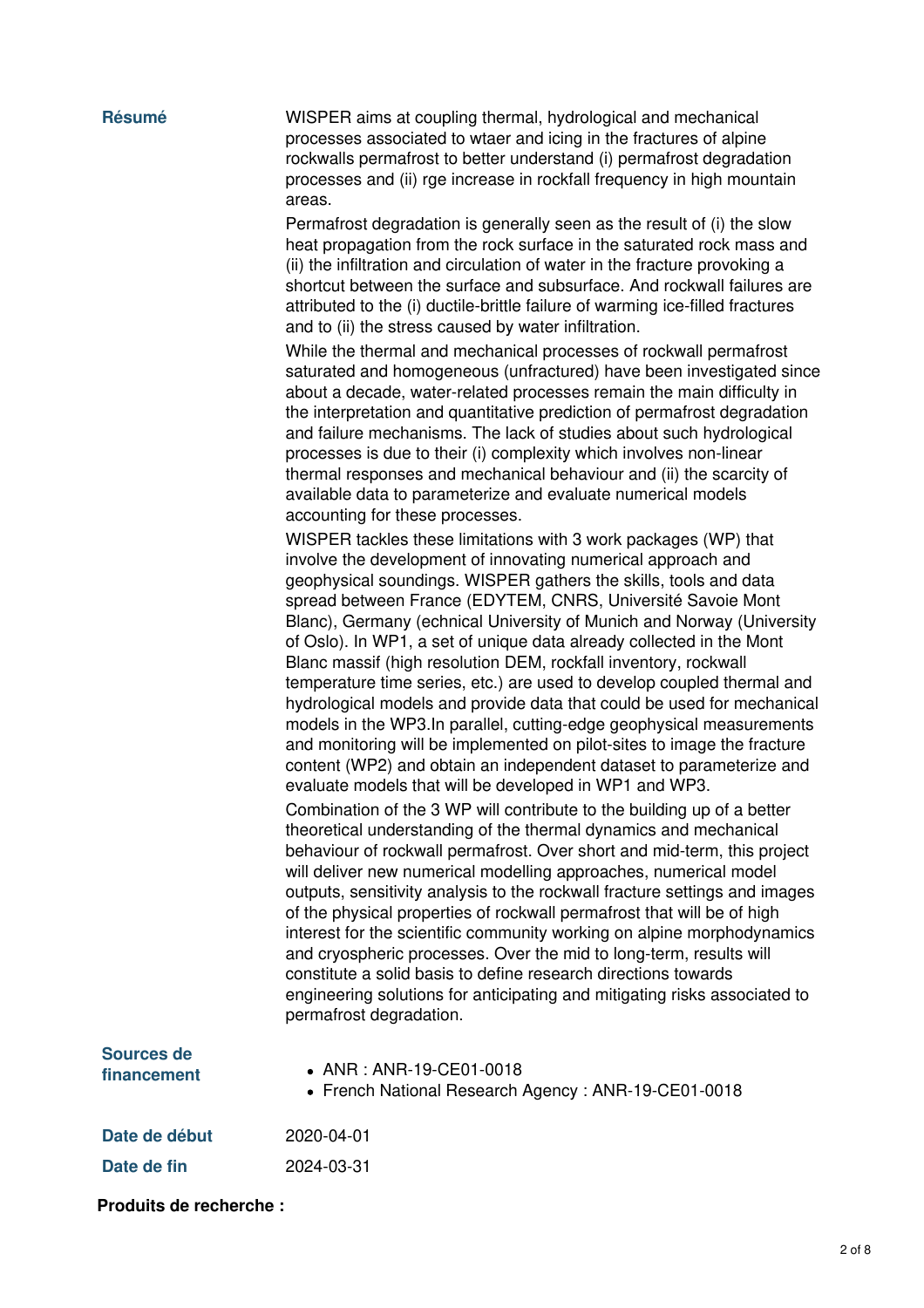- 1. Hydrological and thermal model dataset (Jeu de données)
- 2. Resistivity/Conductivity and Induced Polarization repeated measurements (Jeu de données)
- 3. Snow height and water equivalent time series on rockwall faces (Jeu de données)
- 4. Statistical analysis of modeled rockwall tempertaure at 209 rockfalls (Jeu de données)

## **Contributeurs**

| <b>Nom</b>         | <b>Affiliation</b>                                                                           | <b>Rôles</b>                                                                                                                                                            |
|--------------------|----------------------------------------------------------------------------------------------|-------------------------------------------------------------------------------------------------------------------------------------------------------------------------|
| Florence<br>Magnin |                                                                                              | • Personne contact pour les données (Thermo-<br>Hydro Models, Statistical analysis, Snow<br>dataset, Geoelectrical data)<br>• Responsable du plan de gestion de données |
|                    | ENVIRONNEMENTS,<br>MAGNIN   DYNAMIQUES ET<br>Florence   TERRITOIRES DE LA<br><b>MONTAGNE</b> | • Coordinateur du projet                                                                                                                                                |

Droits d'auteur :

Le(s) créateur(s) de ce plan accepte(nt) que tout ou partie de texte de ce plan soit réutilisé et personnalisé si nécessaire pour un autre plan. Vous n'avez pas besoin de citer le(s) créateur(s) en tant que source. L'utilisation de toute partie de texte de ce plan n'implique pas que le(s) créateur(s) soutien(nen)t ou aient une quelconque relation avec votre projet ou votre soumission.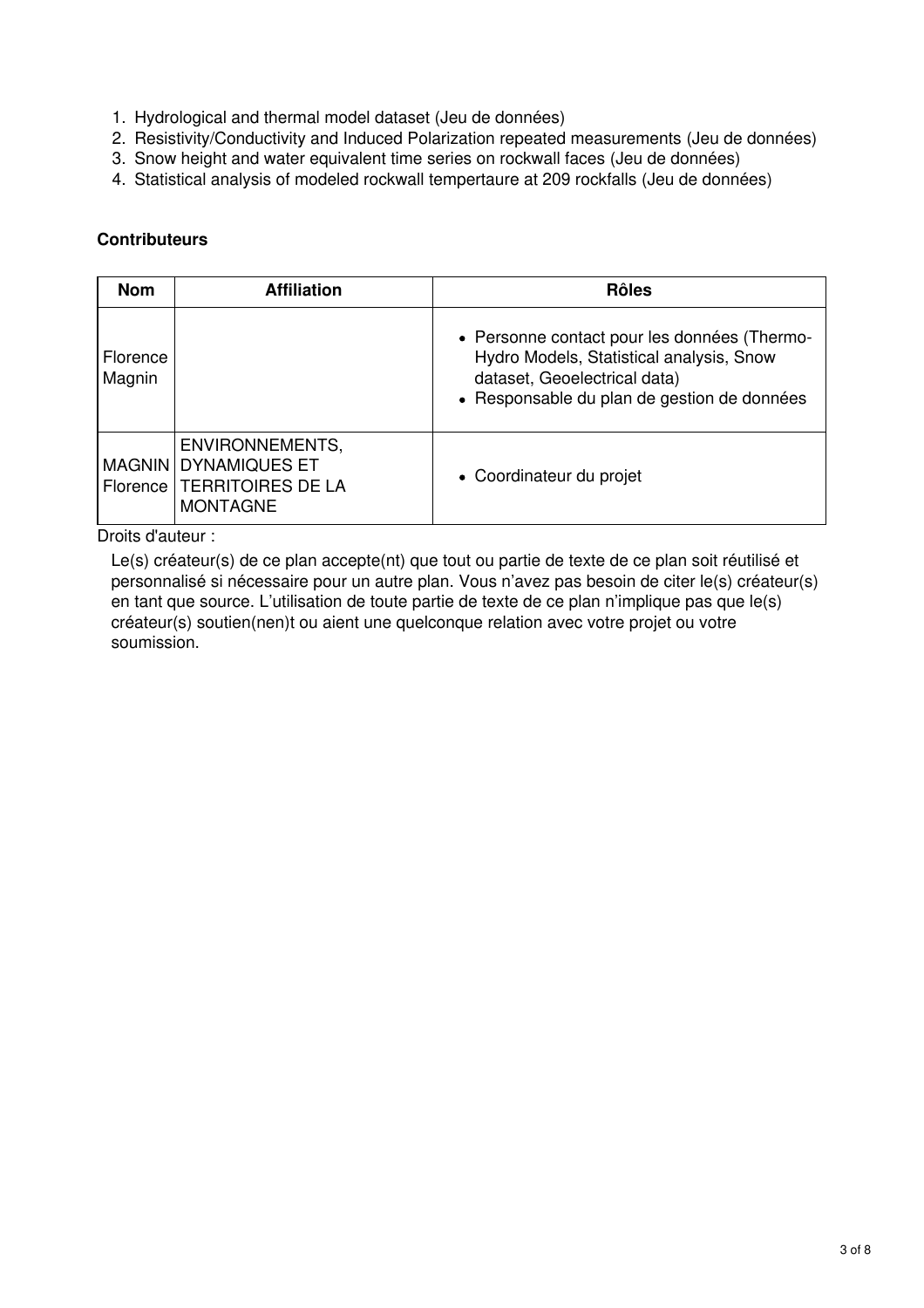## **DMP du projet "Water and Ice-related thermo-mechanical processes in the fractures of Steep alpine bedrock Permafrost"**

## **1. Description des données et collecte ou réutilisation de données existantes**

### **Hydrological and thermal model dataset**

Data of the thermo-hydrological models have been created using the Feflow (DHI-WASY) commercial software. Simulations will use the Darcy law and the advective dispersive-diffusive heattransport equation.

Simulations have used surface temperature time series created in the frame of a former study (Magnin et al., 2015 GRPE and Magnin et al., 2017 TC) and a 4 m resolution DEM (from the Regional authorities).

- Forcing data (.csv)

- Thermal and hydrological model outputs as .shp (< 100 MB).
- Thermal and hydrological model outputs as .jpeg

### **Statistical analysis of modeled rockwall tempertaure at 209 rockfalls**

- 1D heat transfer simulations using the CryoGRID model (Westermann et al., 2013) for 209 rockfalls events that occurred between 2007 and 1015

- data from a rockfall inventory were used

- air temperature data in Chamonix (from Météo France) were used to create forcing data

- modelled temperature time series (.csv)

### **Snow height and water equivalent time series on rockwall faces**

Installation of snow probes equipped with mini-temperature sensors to collect relevant data for snow dynamic modelling. Five probes were installed in september 2021 on the South face of the Aiguille du Midi. In addition, a camera to follow snow evolution at a rock face scale was installed in december 2021 to follow snow evolution, and drone surveys were conducted in october 2021 when the rock face was still dry and then in january 2021 with snow cover to build up a high resolutio DTM (Digital Terrain Model) of the rock face and assess snow surface area, depth and volume.

These snow data will be used to model snow dynamics ans estimate the snow water equivalent with a transient 1D thermal model. To do so, a validation step of the thermal model will be required using existing thermal data in a borehole. This borehole is continuously recording temperature data with 15 sensors spread between 0.3 and 10 m depth. These data were partly published in Magnin, F., et al. (2015). Thermal characteristics of permafrost in the steep alpine rock walls of the Aiguille du Midi (Mont Blanc Massif, 3842 m a.s.l). The Cryosphere 9, 109–121. https://doi.org/10.5194/tc-9-109-2015

- times series (daily) of snow height and water equivalent (.csv/.txt)

- Point clouds and DEMs with and without snow of the AdM South face (.tiff,/.las)

**Resistivity/Conductivity and Induced Polarization repeated measurements**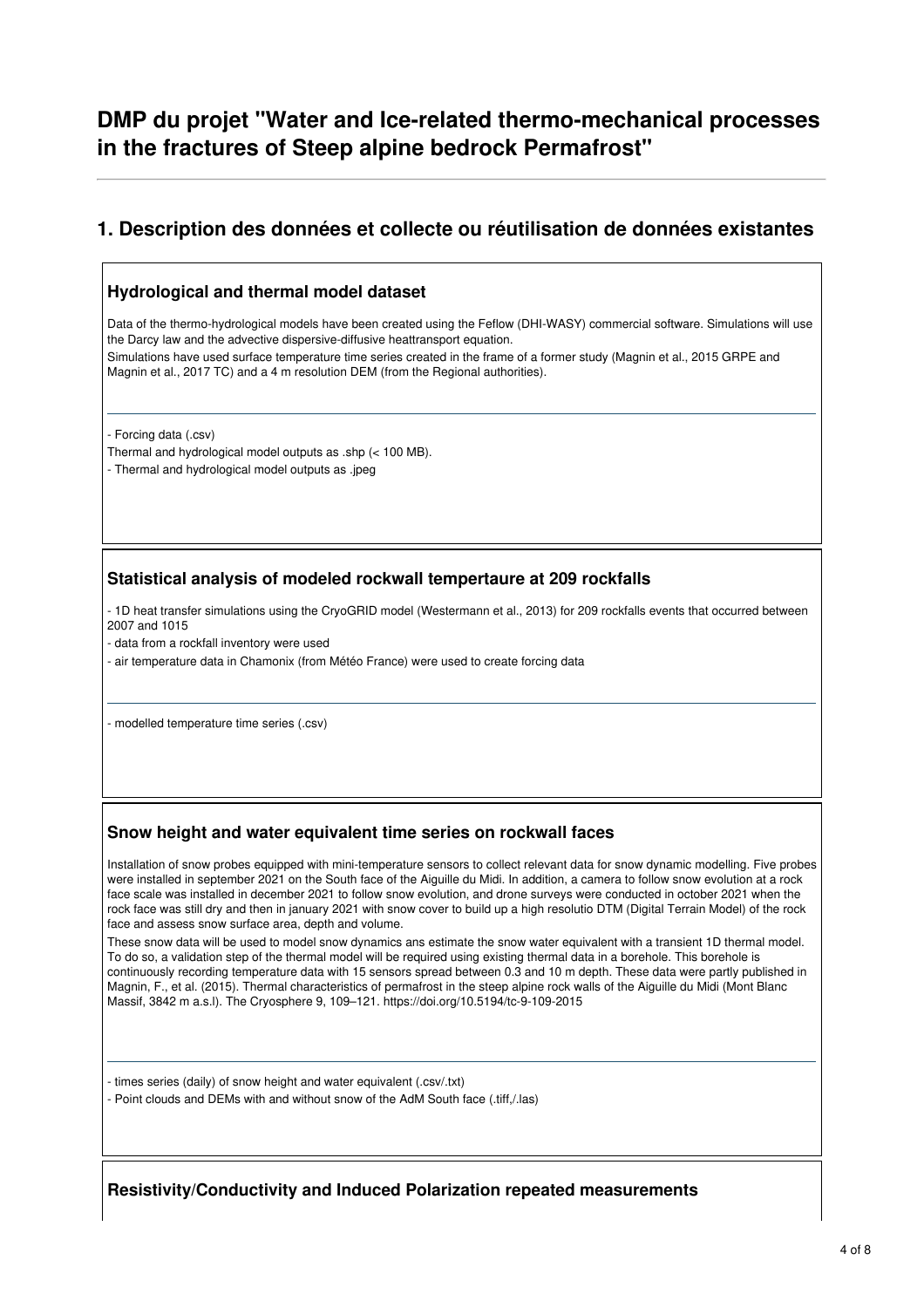Between June 2020 and march 2021, a geoelectrical monitoring system has been isntalled on 3 different rock faces of the Aiguille du Midi. Three 160 m long cables have been deployed in the east, south and north-west faces and monitor the electrical resistivity and induced polarization automatically.

Geoelectrical data are about a few MB per file (depending on the number of measurmeent per day) and are provided as .db.

## **2. Documentation et qualité des données**

#### **Hydrological and thermal model dataset**

For the thermal and hydrological modelling data, input data are provided as well as .csv dile and the modelling approach has been puclished in the frame of this project (Magnin, F., & Josnin, J.-Y. (2021). Water Flows in Rock Wall Permafrost: A Numerical Approach Coupling Hydrological and Thermal Processes. *Journal of Geophysical Research: Earth Surface* , *126*(11), e2021JF006394. https://doi.org/10.1029/2021JF006394)

For the snow depth and properties data gathering snow probes and temeprature data, drone images and camera images, the methodology will be published togteher with the results.

For the geolectrical monitoring data, metadata regarding measurments quality can be found in the .db. The approach to collect these data will be published in a dedicated paper.

For modelling data, consideration of the model limits, uncertaibty in the parameters and input data are quanlitatively considered and quantified when possible.

### **Statistical analysis of modeled rockwall tempertaure at 209 rockfalls**

Data used for this statistical analysis are cretaed from model : the methodology is published in a paper together with the results and the initial rockfall data base used for the study:

Legay, A., **Magnin, F.,** & Ravanel, L. (2021). Rock temperature prior to failure: Analysis of 209 rockfall events in the Mont Blanc massif (Western European Alps). Permafrost and Periglacial Processes, 32(3), 520–536. https://doi.org/10.1002/ppp.2110

All sources of uncertainty are calculated and taken in consideration in results description and interpretation.

#### **Snow height and water equivalent time series on rockwall faces**

For the snow data, field reports are written to collect important meta-data. Not enough data are available yet for organisation Only preliminary pictures time series are stored on a Univeristy server.

- visual checking of the pictures

- uncertainty assessment in snow depth estimation from the drone survey

- uncertainty assessment in the snow parameters modelling approach

#### **Resistivity/Conductivity and Induced Polarization repeated measurements**

Extended metadata files are provided with the .db (ground resistance for each electrode, measurmeent protocole, etc.)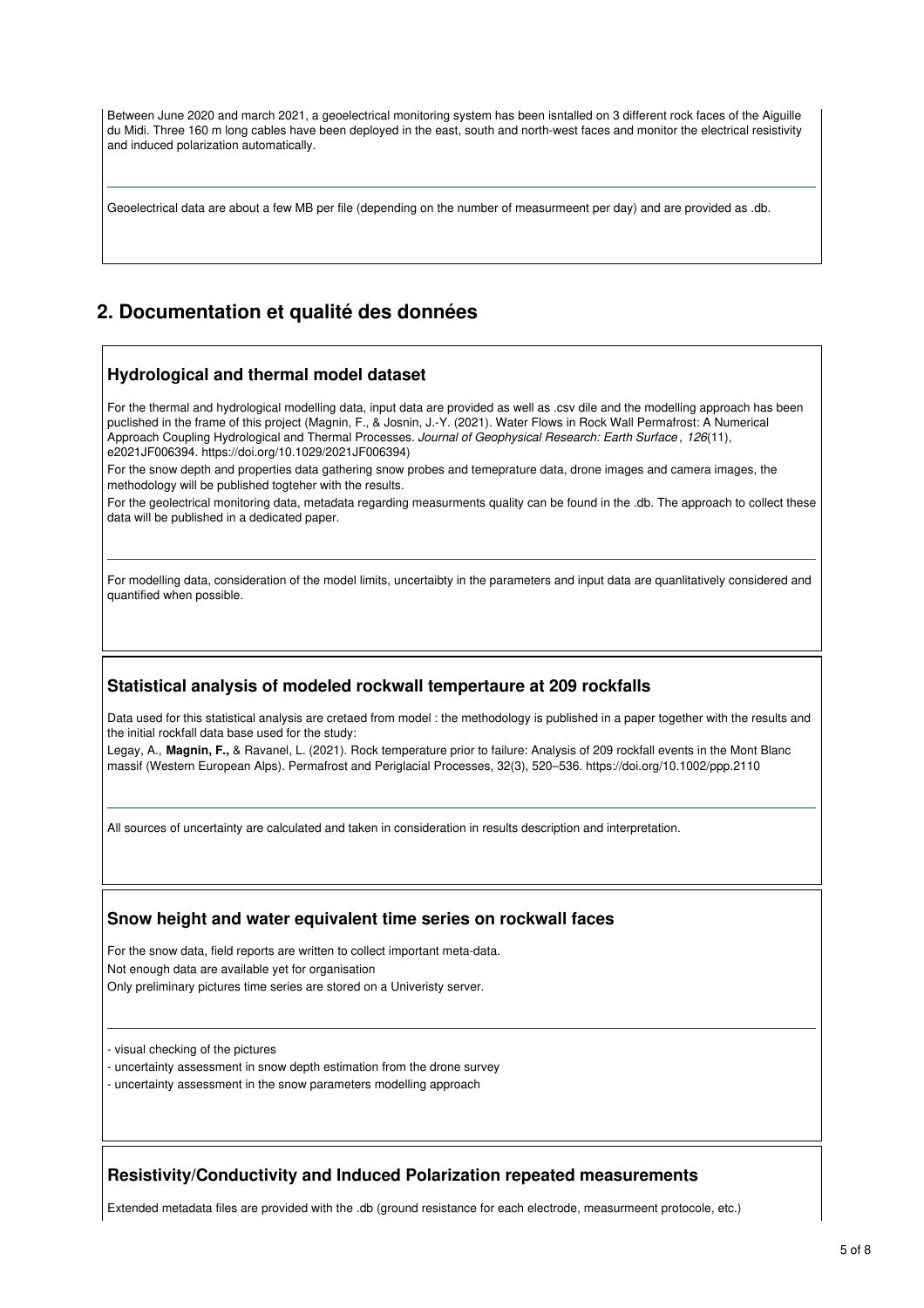Routines will be developed to check the data quality

 $\mathsf{r}$ 

## **3. Stockage et sauvegarde pendant le processus de recherche**

| Hydrological and thermal model dataset                                                                                                  |  |
|-----------------------------------------------------------------------------------------------------------------------------------------|--|
| Data storaged on PC, hard drives, shared server for "work in progress data" and data repositories for published data such as<br>Zenodo. |  |
| No sensitive data                                                                                                                       |  |
| Statistical analysis of modeled rockwall tempertaure at 209 rockfalls                                                                   |  |
| Data storaged on PC, hard drives, shared server.                                                                                        |  |
| No sensitive data                                                                                                                       |  |
| Snow height and water equivalent time series on rockwall faces                                                                          |  |
| Data storaged on PC, hard drives, shared server for "work in progress data" and data repositories for published data such as<br>Zenodo. |  |
| No sensitive data                                                                                                                       |  |
| Resistivity/Conductivity and Induced Polarization repeated measurements                                                                 |  |
| Stored on a laboratory server                                                                                                           |  |
| No sensitive data                                                                                                                       |  |
|                                                                                                                                         |  |

# **4. Exigences légales et éthiques, codes de conduite**

Not applicable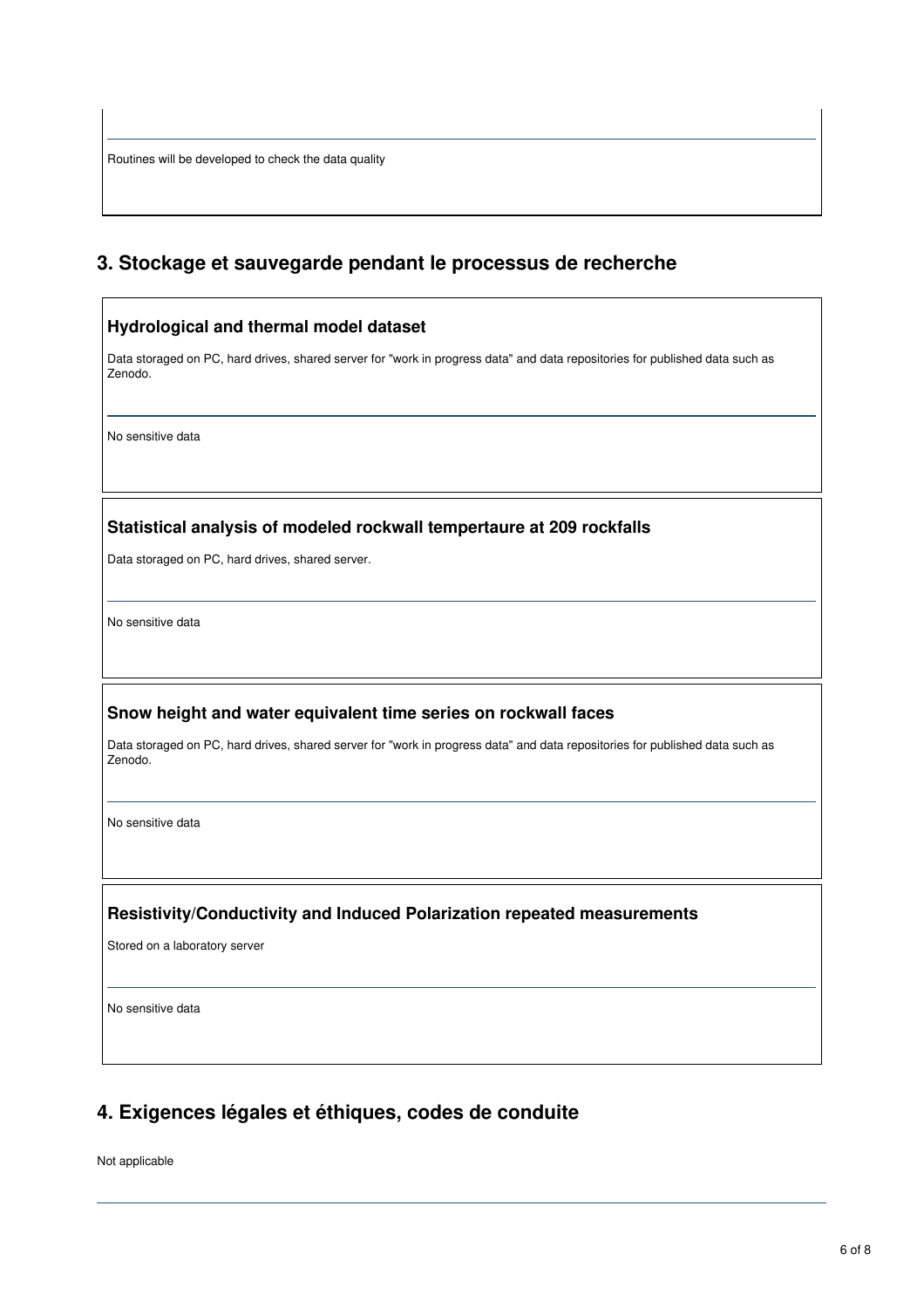CC by

Not applicable

# **5. Partage des données et conservation à long terme**

| Hydrological and thermal model dataset                                                                                                                                    |  |  |
|---------------------------------------------------------------------------------------------------------------------------------------------------------------------------|--|--|
| Can be found on Zenodo                                                                                                                                                    |  |  |
| Rely on Zenodo (https://about.zenodo.org/policies/)                                                                                                                       |  |  |
| Data are provided as .csv that can be read with any program, and as .shp that can be opened with various open access softwares<br>and programs (e.g. QGIS, SAGA GIS)      |  |  |
| DOI are provided with publication and data repository (Zenodo).                                                                                                           |  |  |
| Statistical analysis of modeled rockwall tempertaure at 209 rockfalls<br>Results of the Processed and Initial Data are published. Model output can be provided on demand. |  |  |
| Publication of the main results                                                                                                                                           |  |  |
| text reader is enough                                                                                                                                                     |  |  |
| main results are published (article with doi)                                                                                                                             |  |  |
| Snow height and water equivalent time series on rockwall faces                                                                                                            |  |  |
| Server                                                                                                                                                                    |  |  |
| Data repository when published                                                                                                                                            |  |  |
| text reader will be enough for time series<br>GIS or other for image (spatial) data: DEM, points cloud                                                                    |  |  |

Publications and data repository will provide a DOI